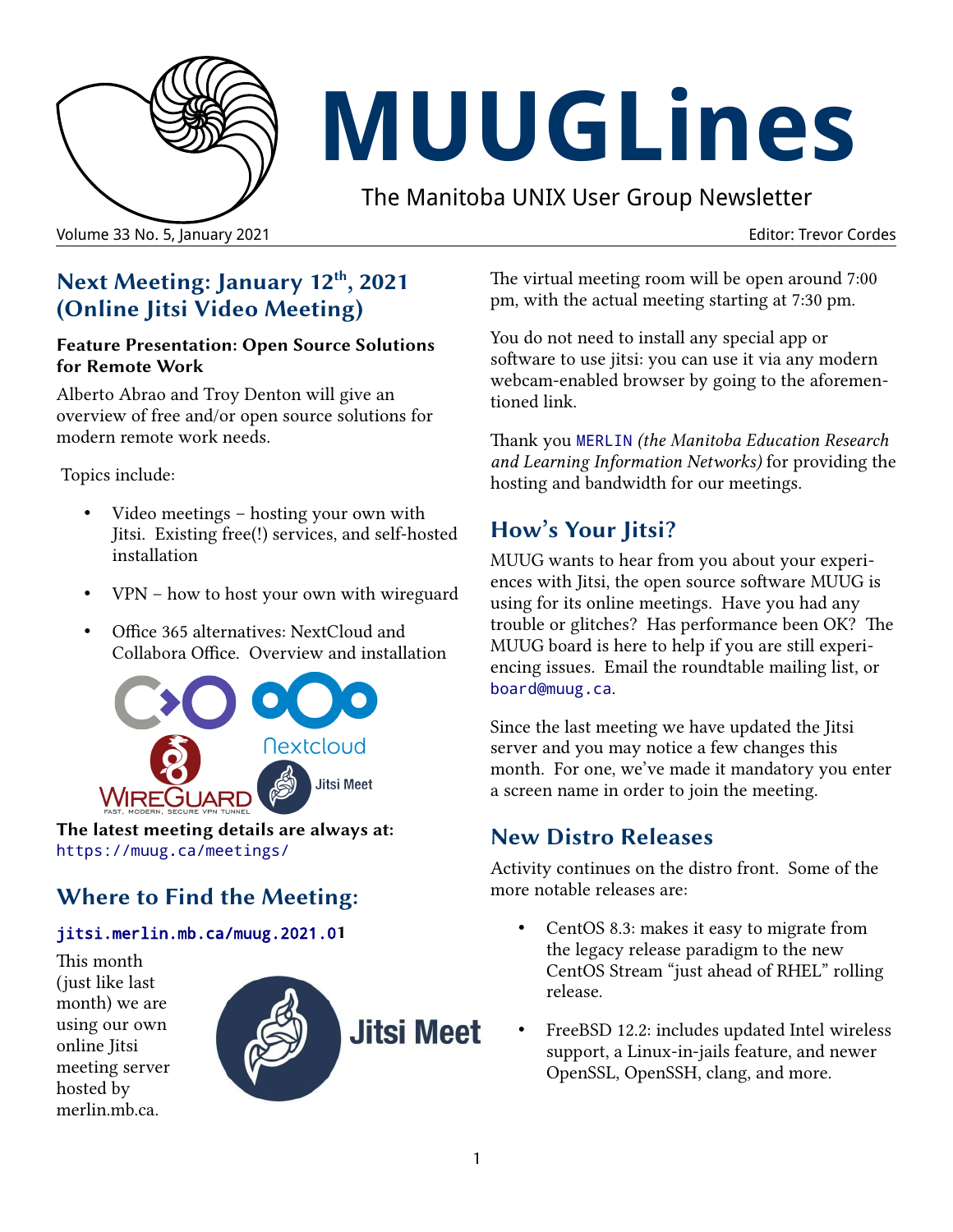### **Notable Software Updates**

- Firefox 84: WebRender is now on by default, if you use GNOME and X11, making things faster and smoother; Flash support goes the way of the dodo, but hardly anyone will notice; and Linux shared memory will be used for improved performance.
- Ruby 3.0.0: in progress since 2016, this major milestone focuses on performance, concurrency and typing. They claim 3X speed improvement in some benchmarks compared to 2.0!
- GnuCOBOL 3.1.2: Yes, you too can learn COBOL and become one of the most-direlyneeded programmers! Surprisingly, this version gets support for modern things like JSON and XML generation. Yes, in COBOL.
- Xfce 4.16: 1.3 years in the making, this release includes the developers' switch to GitLab and other behind-the-scenes workflow enhancements. There are also tons of user-facing changes. As a small sample, Thunar can now pause copy/move operations and you can queue file transfers, and a new visually-consistent set of icons helps to define Xfce's new visual identity:



GTK 4.0: is the result of four years of development. They have dropped the "+" from the GTK+ moniker. Highlights of 4.0 are built-in media playback, drag & drop support, improved accessibility, and more. It will be the basis for the upcoming GNOME 40 desktop. (Guess those Xfce people have to get back to work to migrate from GTK 3.)

#### **Linux Random Never Blocks**

This author got a big shock one day while reading random bits from /dev/random: the entropy pool

wasn't decreasing after each read! 10 bytes read: hardly any change. 100 bytes read: hardly any change. 1000 bytes read (more than the pool indicated): hardly any change. Why was /dev/ random behaving like /dev/urandom?

It turns out Linux 5.6 quietly removed the blockingness aspect from the LRNG system in a major revamp. From the patch submission:

*The main improvements compared to the existing /dev/random is to provide sufficient entropy during boot time as well as in virtual environments and when using SSDs. A secondary design goal is to limit the impact of the entropy collection on massive parallel systems and also allow the use accelerated cryptographic primitives.*

For the compliance crowd, this new LRNG system is "SP800-90B" compliant and ships with the requisite assessment, as well as related test tools. Apparently SP800-90B does not permit using system interrupts (such has HID and disk events), which the old LRNG utilized, and as such this new one does not.

The new LRNG is also "about 50% faster in the performance critical interrupt handler code path". The only time this LRNG should block is before the CRNG (Linux crypto-strength RNG) is ready; something that occurs very early in the kernel boot process.

A new flag has been added to getentropy(), GRND\_INSECURE, for when junky, "best effort" randomness is acceptable.

Interestingly, the following still reports a variable amount which changes continually over time, yet the LRNG is no longer constrained by it:

cat /proc/sys/kernel/random/entropy\_avail

The kernel also makes more extensive use of inhardware RNGs such as the quality (when the bugs have been fixed, see the Sept. 2020 issue of MUUGLines) ones found in the latest Ryzen and Intel CPUs. However, for the conspiratorial-minded, the increased reliance upon opaque CPU RNGs and elimination of HID/HDD "noise" as an entropy source may make it easier for a malefic entity to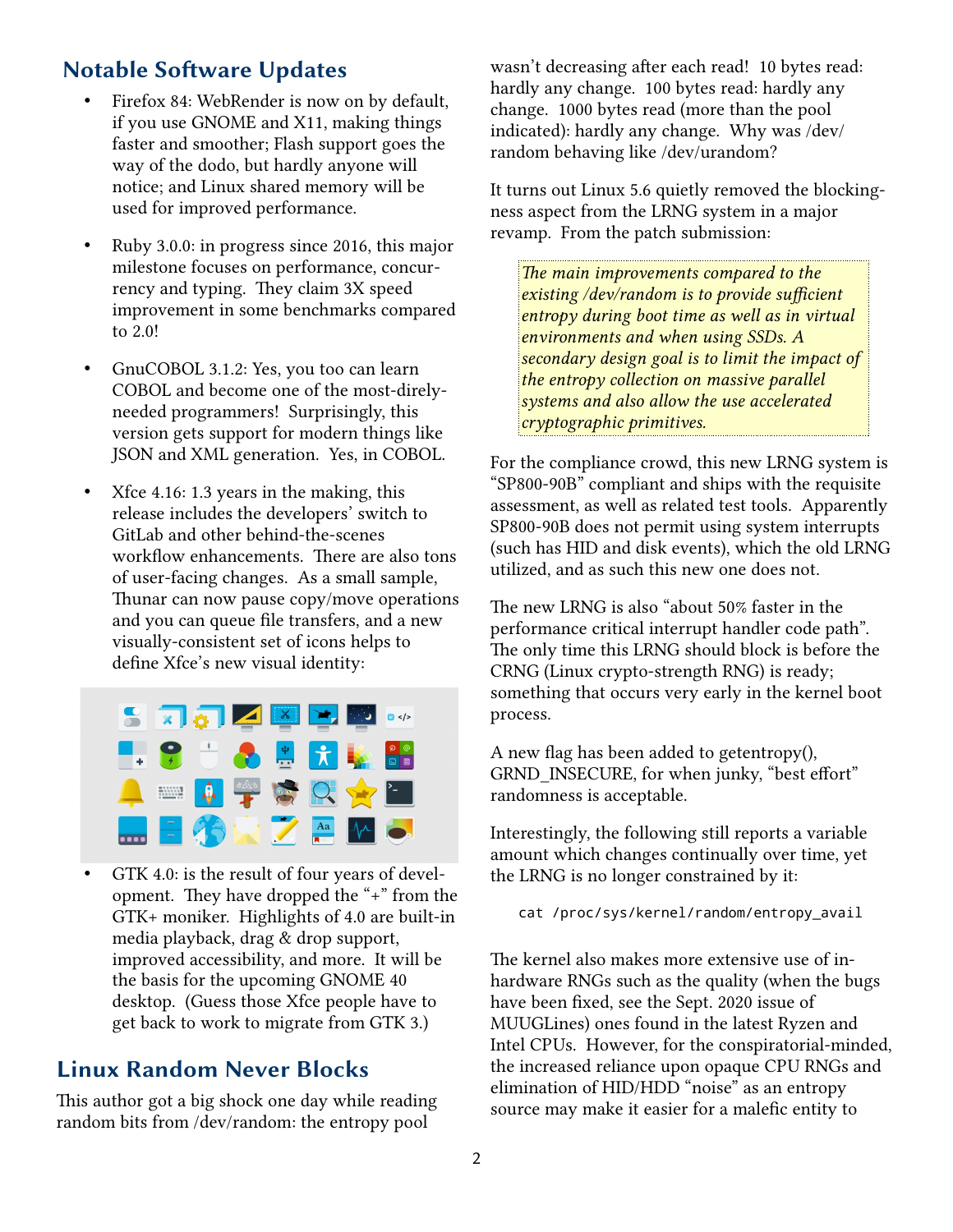control the quality of the world's cryptographic security.

For fun and laughs, boot your 5.6+ kernel with the kernel command line option:

dyndbg=file drivers/char/lrng/\* +p

to view all the activity of the LRNG in dmesg.

[https://www.phoronix.com/scan.php?](https://www.phoronix.com/scan.php?page=news_item&px=Linux-5.6-Random-Rework) [page=news\\_item&px=Linux-5.6-Random-Rework](https://www.phoronix.com/scan.php?page=news_item&px=Linux-5.6-Random-Rework)

<https://lwn.net/Articles/817575/>

## **Proving Daemon File Access**

We've all been there. You're editing some obscure conf file for a daemon. You reload the daemon but you swear it's ignoring what you've put in the conf file. Is it even reading the files you are editing?

Now you can easily prove the daemon (or other program) is using/ignoring your conf file so you can open up a bugzilla, or troubleshoot the chain of conf file reads: using inotifywait. Is BIND named really accessing all the zone files you think it is?

inotifywait -r -m -e access \ /var/named/data

This will show you every file the daemon accesses as you restart the daemon, in the order they are accessed. Very handy for troubleshooting complex daemons with long conf file include chains. inotify is the gift that keeps on giving.

# **CentOS "Forked" Already**

Well that didn't take long! Those at the last MUUG meeting will recall the discussion regarding Red Hat's changes to CentOS where they are basically turning it into not-so-bleeding-edge-Fedora, thus making it useless for its sole purpose for many people: being a drop-in, free, exact replacement for RHEL.

Enter CloudLinux, who recently announced it was investing over a million dollars into making a CentOS (the original paradigm) clone.

*Red Hat's announcement has left users looking for an alternative with all that CentOS provides and without the disruption of having to move to alternative distributions. We promise to dedicate the resources required to Project Lenix that will ensure impartiality and a not-for-profit community initiative. CloudLinux already has the assets, infrastructure, and experience to carry out the mission, and we promise to be open about the process of developing Project Lenix.*

*– Igor Seletskiy, CloudLinux CEO*

*Project Lenix will be a free, open-source, community-driven, 1:1 binary compatible fork of RHEL 8 (and future releases). For CentOS users, the company promises Lenix will provide an uninterrupted way to convert existing CentOS servers with absolutely zero downtime or need to reinstall anything.*

*– Anonymous on ZDNet*

Apparently *Lenix* is just a placeholder name for the time being.

In addition to *Lenix*, CentOS's original co-founder Gregory Kurtzer also announced he will create his own RHEL clone: *Rocky Linux*. So there is a lot of movement in the community to counter Red Hat's somewhat controversial move. It hearkens back to prehistoric times when Red Hat ditched the free RHL and created RHEL and left the free-as-in-beer crowd in the lurch for about a year until Fedora was created. (Much to the delight of Debian, et al.)

[https://www.zdnet.com/article/cloudlinux](https://www.zdnet.com/article/cloudlinux-to-invest-more-than-a-million-dollar-a-year-into-centos-clone/)[to-invest-more-than-a-million-dollar-a](https://www.zdnet.com/article/cloudlinux-to-invest-more-than-a-million-dollar-a-year-into-centos-clone/)[year-into-centos-clone/](https://www.zdnet.com/article/cloudlinux-to-invest-more-than-a-million-dollar-a-year-into-centos-clone/)

## **Linux On Apple's M1 CPU?**

Hector Martin, who ported Linux to the PS4, is trying to port Linux to Apple's new M1 CPU. By now almost everyone has heard that Apple is changing their Macs from Intel CPUs to their own in-house-designed silicon.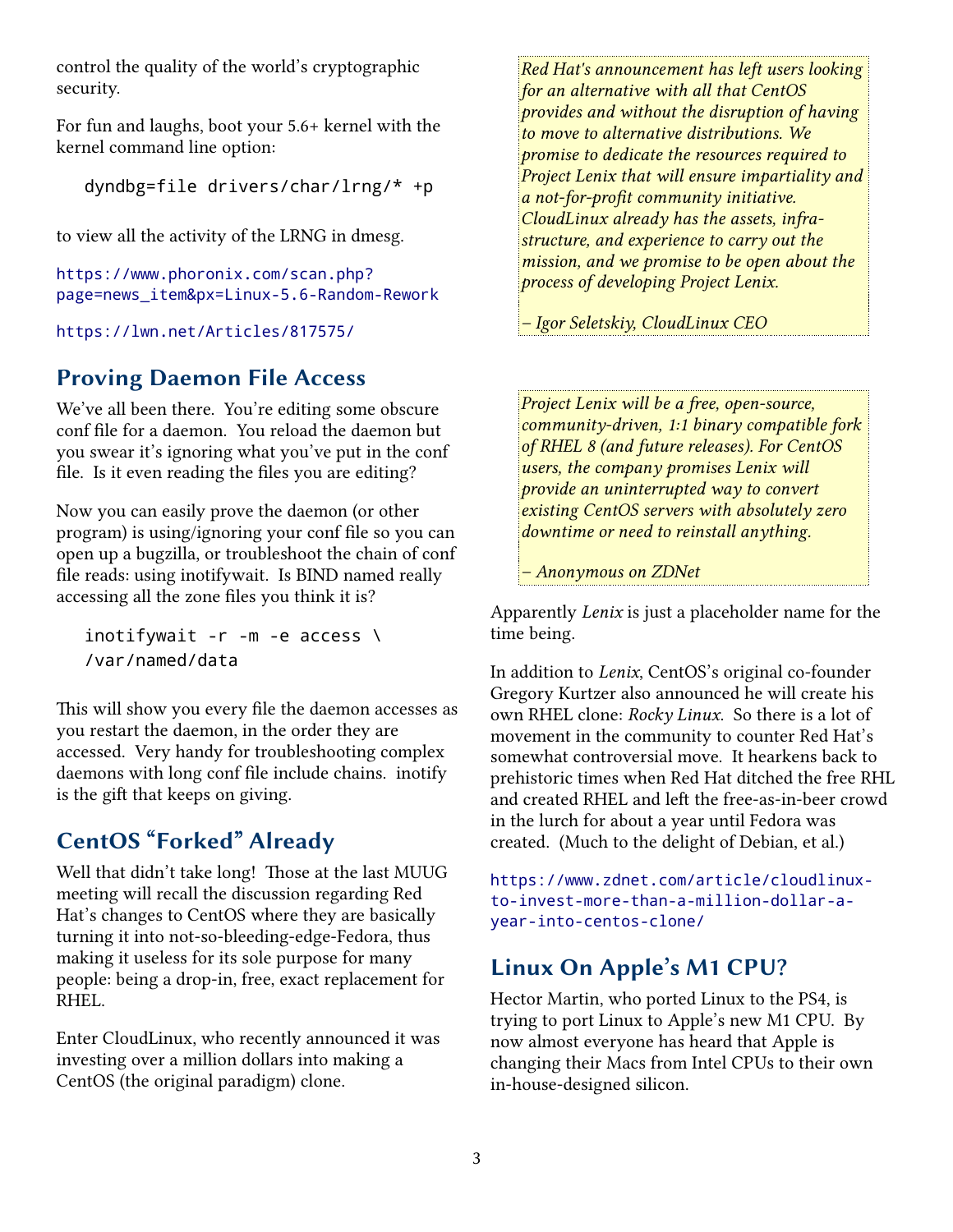Hector is crowdfunding to support his porting goal and he promises to not only get the kernel working, but to fully support the custom Apple hardware, including the "most complicated component" the "custom Apple GPU".

#### [https://apple.slashdot.org/story/](https://apple.slashdot.org/story/20/12/01/234232/hector-martin-promises-to-bring-linux-to-the-m1-chip) [20/12/01/234232/hector-martin-promises-to](https://apple.slashdot.org/story/20/12/01/234232/hector-martin-promises-to-bring-linux-to-the-m1-chip)[bring-linux-to-the-m1-chip](https://apple.slashdot.org/story/20/12/01/234232/hector-martin-promises-to-bring-linux-to-the-m1-chip)

But maybe not so fast, says Linus Torvalds:

*I've been waiting for an ARM laptop that can run Linux for a long time. The new Air would be almost perfect, except for the OS. And I don't have the time to tinker with it, or the inclination to fight companies that don't want to help.*

*[…]*

*The main problem with the M1 for me is the GPU and other devices around it, because that's likely what would hold me off using it because it wouldn't have any Linux support unless Apple opens up.*

So Hector might try pulling it off, but Linus doesn't seem keen to help at the outset, and the whole world knows Apple will make life difficult trying to figure out how to program their proprietary hardware. Hmm, where have we heard that before?

```
https://hardware.slashdot.org/story/
20/11/24/2225209/linus-torvalds-would-like-
to-use-an-m1-mac-for-linux-but
```
## **Free And Private Smartphone**

Yes! says Purism! After a \$2.2M crowdfund, this company (dedicated to privacy and freedom in the extreme) is now shipping their new Librem 5 smartphone.

Like all Purism products (they have long sold laptops), the Librem 5 is designed to eliminate as much of the non-free hardware and software as is humanly possible. Openness and transparency is their stated goal. They have received plaudits from the FSF.

For the privacy-conscious this new phone should be a boon. Everyone knows iOS and Android try to



track nearly everything you do and allow governments to access your data. Disabling said tracking is made extremely difficult, and in some cases, impossible.

Librem 5 will have none of these problems. It runs Purism's PureOS, which is not at all based on Google's Android. In fact, it's the same OS used on Purism's Laptops and mini PCs.

The phone will have a user-removable cellular modem, WiFi card and battery. There are external hardware kill switches to the modem, WiFi, BT, GPS, accelerometer and all other sensors.

Purism developed many necessary software components to enable the usability of PureOS on a phone form-factor, including: libhandy, phosh, squeekboard, and the uniquely named phoc. (Can't wait to see the bugzilla reports for that one.)

As an added bonus, the phone can attach to a dock to become a full-fledged desktop computer with a full-sized monitor and other HIDs.

Purism and the Librem 5 are not without detractors. There is some disagreement over how far along FSF's (possibly impossible) scale of "perfectly-free" Purism's products are. However, the difficulty in producing "exceedingly-free" hardware products and OSs these days should lead one to commend the current effort, and to cheer on further progress.

One slight downside: the *Librem 5 USA* costs \$1999 USD, proving that you can buy *free*, but not for *free*!

[https://puri.sm/posts/librem-5-mass](https://puri.sm/posts/librem-5-mass-production-phone-has-begun-shipping/)[production-phone-has-begun-shipping/](https://puri.sm/posts/librem-5-mass-production-phone-has-begun-shipping/)

<https://shop.puri.sm/shop/librem-5-usa/>